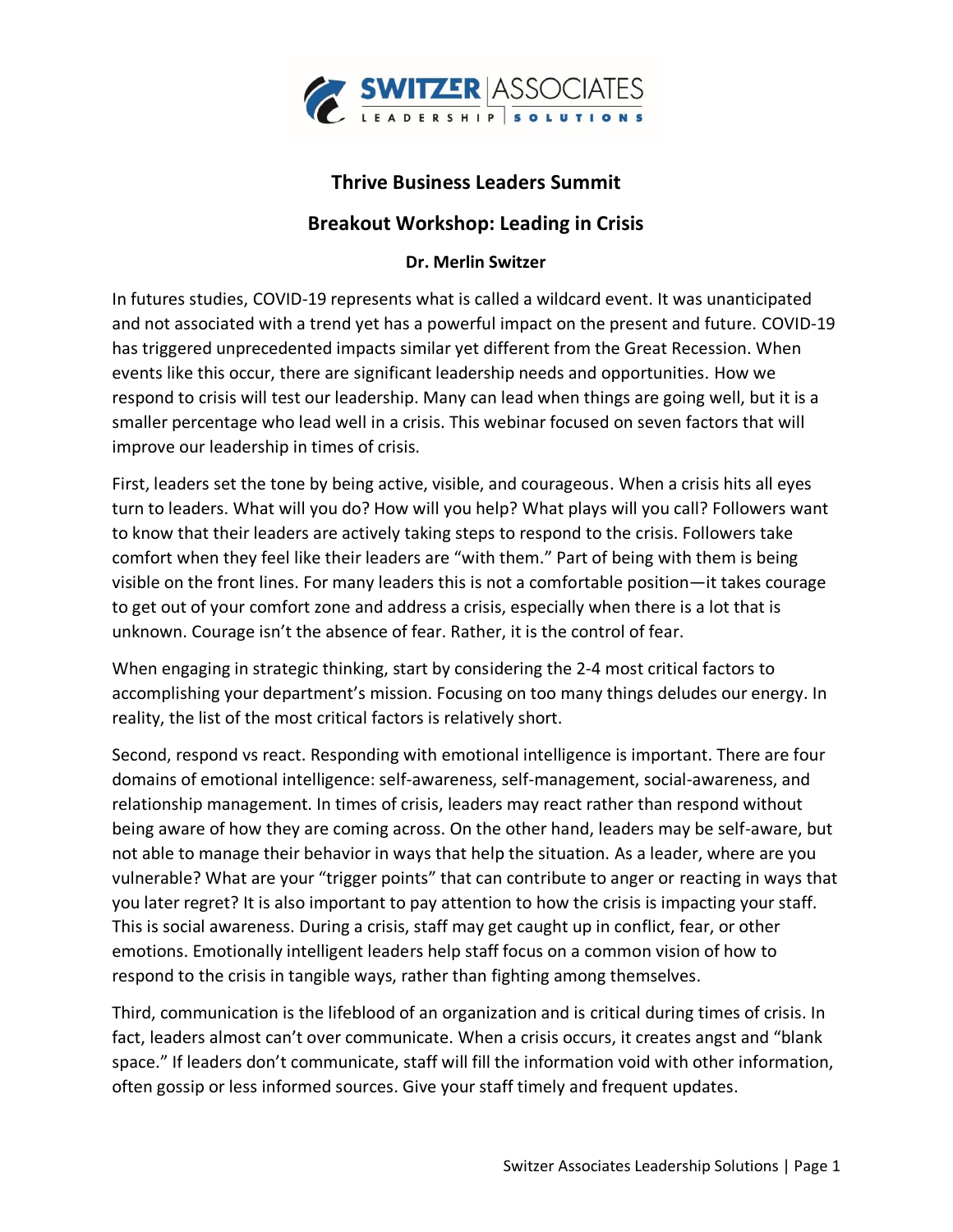

When you do communicate, there are several important considerations. Use structured messaging, which entails identifying the 2-4 most important points a group of people need to know, the rationale behind the message, and reiterating those points consistently. Keep in mind that staff may process new information differently, such as verbal vs. written (visually), so make the information available in different formats. So many leaders rely on impromptu messaging and leave out the rationale. This latter approach contributes to confusion, rather than clarity.

Depending on the urgency of the message consider which form of communication is most appropriate: face-to-face, conference call, or memo. Keep in mind that according to one study, words, voice inflection, and body language are represented by the following percentages 7%, 38%, and 55% respectively.<sup>1</sup> For example, a very important communication should ideally be communicated face-to-face, since this includes words, voice inflection, and body language. Often, the message will need to be repeated more than one time. Lastly, be straight and honest in your communication. If there are aspects you cannot share, then let them know you will share what you can and provide more details when you can do so.

Fourth, combat fear and the unknown by instilling hope and encouragement by being inspiring and positive in speech and attitude. When a crisis happens, staff can find themselves reeling from the impact. Fear sets in—will I be able to pay the rent or mortgage, what if I get the virus, or how long will this go on? The unknown makes us uncomfortable. We want answers, but there aren't any. Leaders need to instill hope—we will get through this, we are in this together, and we have much to be thankful for. Encouragement is "the action of giving someone support, confidence, or hope…persuasion to do or to continue something."<sup>2</sup> According to the Work of Leaders, best practices in creating inspiration involves being expressive and encouraging. Expressive is being demonstrative and convincing in your speech. Encouraging in this context is proactive—we can get through this…I believe in this team.

Fifth, demonstrate empathy for the impact on staff and their families. Empathy is "…the action of understanding, being aware of, being sensitive to, and vicariously experiencing the feelings, thoughts, and experience of another."<sup>3</sup> Crisis impacts people. Consider the impact of the current COVID-19. Many people have been laid off, had their hours reduced, suffered a decline in business, lost their child care services, saw their investments rapidly decline, live in fear of getting COVID-19, struggled with family members who may be sick or dying, shelteredin-place for weeks, and the list goes on. Your staff want to know you care about them and are

<sup>1</sup> Philippine Business School, Effective Communication is 55% Body Language, 18 February 2019, Retrieved 2 December 2019, from: [https://phbusinessschool.com/effective-communication-is-55-body-language/.](https://phbusinessschool.com/effective-communication-is-55-body-language/) Numerous cites attribute these stats to UCLA Professor Albert Mehrabian.

<sup>2</sup> <https://www.lexico.com/en/definition/encouragement>

<sup>3</sup> Merriam-Webster Dictionary, https://www.merriam-webster.com/dictionary/empathy.